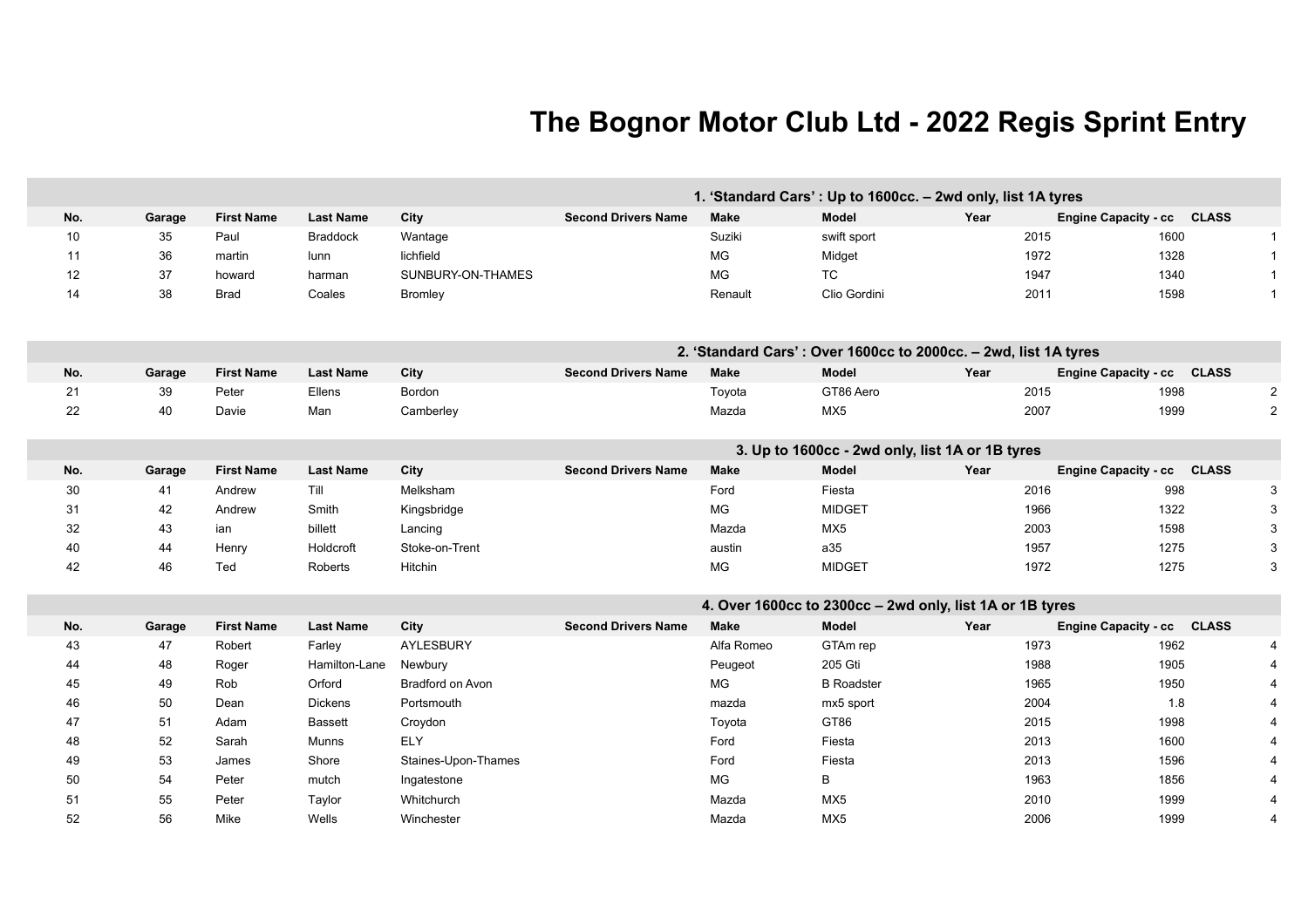| 53  | 57     | John              | Le Poidevin      | Emsworth              |                                                                                                               | Ford        | Fiesta ST                                                  | 2013 |                             | 1596         |                 |
|-----|--------|-------------------|------------------|-----------------------|---------------------------------------------------------------------------------------------------------------|-------------|------------------------------------------------------------|------|-----------------------------|--------------|-----------------|
| 54  | 58     | David             | Balderson        | Orpington             |                                                                                                               | Abarth      | Competizone                                                | 2020 |                             | 1400         | 4               |
| 55  | 59     | Steven            | Jackman          | Frome                 |                                                                                                               | MG          | F.                                                         | 1996 |                             | 1796         | 4               |
| 60  | 61     | Tom               | Purves           | <b>OXFORD</b>         |                                                                                                               | Triumph     | TR <sub>3</sub> A                                          | 1958 |                             | 2180         | 4               |
| 61  | 62     | Andrew            | Webber           | <b>West Malling</b>   |                                                                                                               | Lotus       | Elan+2                                                     | 1969 |                             | 1760         |                 |
| 62  | 63     | howard            | Holdcroft        | STOKE-ON-TRENT        |                                                                                                               | triumph     | tr <sub>4</sub>                                            | 1963 |                             | 2198         | 4               |
|     |        |                   |                  |                       |                                                                                                               |             |                                                            |      |                             |              |                 |
|     |        |                   |                  |                       |                                                                                                               |             | 5. Over 2300cc - 2wd only, list 1A or 1B tyres             |      |                             |              |                 |
| No. | Garage | <b>First Name</b> | <b>Last Name</b> | City                  | <b>Second Drivers Name</b>                                                                                    | <b>Make</b> | Model                                                      | Year | <b>Engine Capacity - cc</b> | <b>CLASS</b> |                 |
| 56  | 60     | <b>Dimitris</b>   | Kontogiannis     | Crowborough           |                                                                                                               | Alfa Romeo  | Giulia                                                     | 2019 |                             | 2000T        | 5               |
| 63  | 64     | Christopher       | Lees             | Friston               |                                                                                                               | Ariel       | Atom 4                                                     | 2019 |                             | 1996         | 5               |
| 64  | 65     | David             | Tatchell         | Dorking               |                                                                                                               | Porsche     | 964                                                        | 1990 |                             | 3600         | 5               |
| 65  | 66     | <b>Nick</b>       | Smith            | SALISBURY             |                                                                                                               | Triumph     | tr6                                                        | 1970 |                             | 2600         | 5               |
| 70  | 67     | Andrew            | Soper            | <b>Worcester Park</b> |                                                                                                               | Porsche     | <b>Boxster S</b>                                           | 2005 |                             | 3200         | $\sqrt{5}$      |
| 71  | 68     | David             | Watson           | <b>HORSHAM</b>        |                                                                                                               | Porsche     | Cayman S                                                   | 2013 |                             | 3400         | $\sqrt{5}$      |
| 72  | 143    | Jim               | Giddings         | Sevenoaks             |                                                                                                               | Triumph     | TR7V8                                                      | 1979 |                             | 4748         | $5\phantom{.0}$ |
| 73  | 142    | Pekka             | Tulokas          | Gloucester            |                                                                                                               | Mazda       | MX <sub>5</sub>                                            | 2005 |                             | 1800         | $\,$ 5 $\,$     |
| 74  | 141    | Darren            | Pauling          | Loxwood               |                                                                                                               | Renault     | Megane R26R                                                | 2009 |                             | 2000         | $\sqrt{5}$      |
|     |        |                   |                  |                       |                                                                                                               |             |                                                            |      |                             |              |                 |
|     |        |                   |                  |                       |                                                                                                               |             | 6. 4wd of all engine capacities, with list 1A or 1B tyres. |      |                             |              |                 |
| No. | Garage | <b>First Name</b> | <b>Last Name</b> | City                  | <b>Second Drivers Name</b>                                                                                    | <b>Make</b> | <b>Model</b>                                               | Year | Engine Capacity - cc CLASS  |              |                 |
| 80  | 140    | Alex              | Gilchrist-Jones  | Winsford              |                                                                                                               | Mitsubishi  | Lancer Evolution 9 GT                                      | 2005 |                             | 2300         | 6               |
| 81  | 139    | Neil              | Furlong          | Walton on Thames      |                                                                                                               | Subaru      | Impreza                                                    | 2001 |                             | 1998         | 6               |
| 82  | 138    | Wayne             | Shorney          | Southampton           |                                                                                                               | Audi        | <b>TT Quattro Roadster</b>                                 | 2003 |                             | 1800         | 6               |
|     |        |                   |                  |                       |                                                                                                               |             |                                                            |      |                             |              |                 |
|     |        |                   |                  |                       | 7. Road Going Kit Type and Replica Cars - Up to 1800cc, excl. Motor cycle engine cars. list 1A or 1B tyres    |             |                                                            |      |                             |              |                 |
| No. | Garage | <b>First Name</b> | <b>Last Name</b> | City                  | <b>Second Drivers Name</b>                                                                                    | <b>Make</b> | Model                                                      | Year | Engine Capacity - cc CLASS  |              |                 |
| 41  | 45     | Steven            | Elliott          | <b>Bognor Regis</b>   |                                                                                                               | Lotus       | Elise                                                      | 2009 |                             | 1798         | $\overline{7}$  |
| 83  | 137    | Mark              | Barr             | Alresford             |                                                                                                               | Caterham    | Seven                                                      | 2002 |                             | 1798         | $\overline{7}$  |
|     |        |                   |                  |                       |                                                                                                               |             |                                                            |      |                             |              |                 |
|     |        |                   |                  |                       | 8. Road Going Kit Type and Replica Cars - Over 1800cc, incl. all Motor cycle engine cars, list 1A or 1B tyres |             |                                                            |      |                             |              |                 |
| No. | Garage | <b>First Name</b> | <b>Last Name</b> | City                  | <b>Second Drivers Name</b>                                                                                    | <b>Make</b> | Model                                                      | Year | Engine Capacity - cc CLASS  |              |                 |
| 84  | 136    | Keith             | Weller           | Hayling Island        | Paul Weller                                                                                                   | Vauxhall    | VX220 Turbo                                                | 2004 |                             | 1998         | 8               |
| 85  | 135    | Simon             | Neill            | Cross in hand         |                                                                                                               | MK          | Indy Hayabusa Turbo                                        | 2008 |                             | 1300         | 8               |
| 86  | 134    | Tim               | Simpson          | Storrington           |                                                                                                               | Westfield   | <b>SEIW</b>                                                | 2008 |                             | 1989         | 8               |

87 133 Mark Cheevers Rye E Sussex Sylva Fury 1993 1440 8 88 132 Clive Suggitt Pett Caterham Supersport 2000 1800 8 89 131 Julian Heap Hastings Caterham 620 2017 2000 8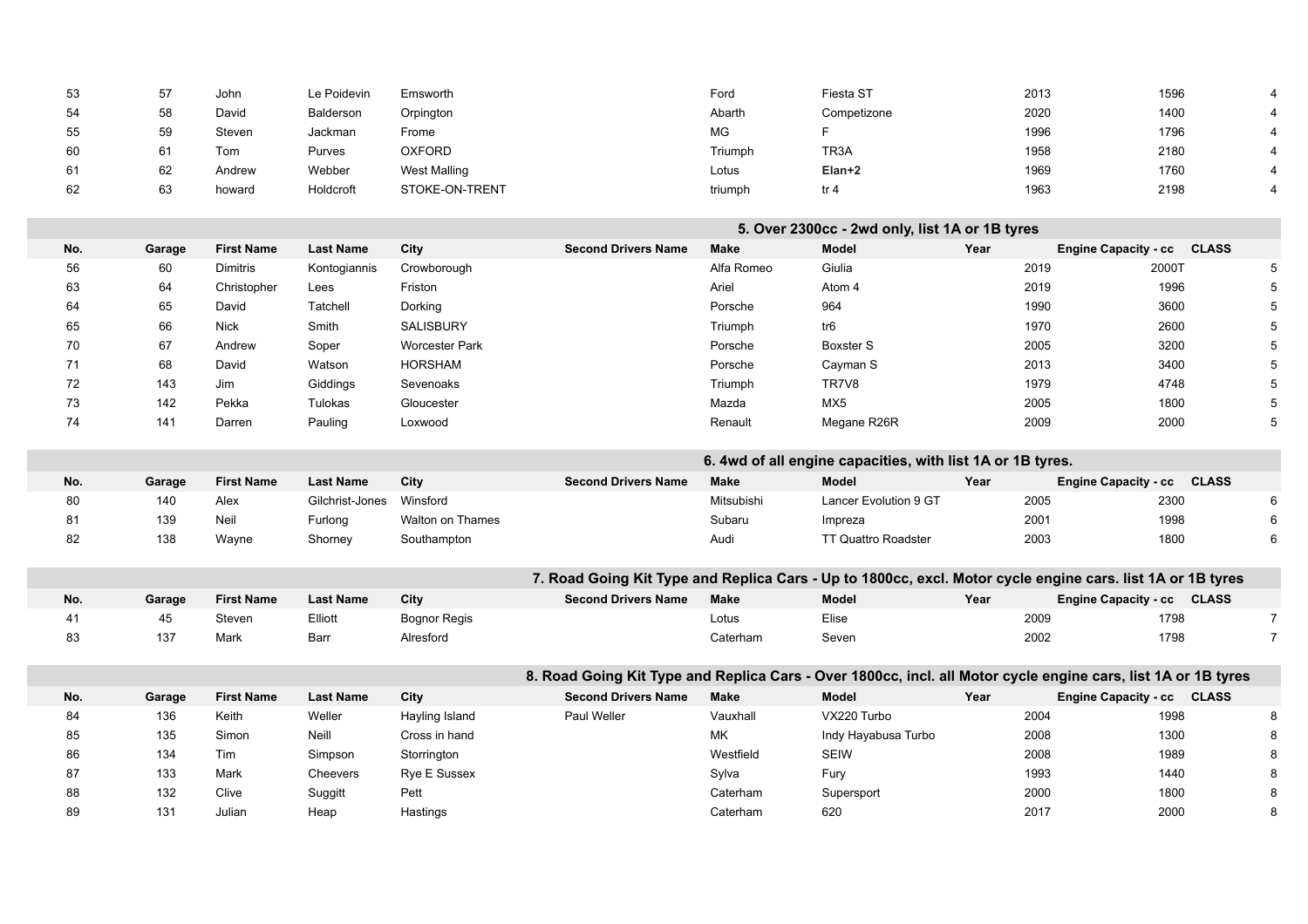| 90  | 130            | Mark              | Suggitt          | Hastings                     |                            | Caterham      | Csr                                                                               |      | 2005                        | 2300         | 8    |
|-----|----------------|-------------------|------------------|------------------------------|----------------------------|---------------|-----------------------------------------------------------------------------------|------|-----------------------------|--------------|------|
| 91  | 127            | Tim               | Ralph            | London                       |                            | Caterham      | R400                                                                              |      | 2011                        | 1998         | 8    |
| 92  | 128            | Steve             | Watson           | Hungerford                   |                            | Lotus         | Elise                                                                             |      | 2003                        | 1998         | 8    |
| 94  | 136            | Paul              | Weller           | Hayling Island               | <b>Keith Weller</b>        | Vauxhall      | VX220                                                                             |      | 2004                        | 1998         | 8    |
|     |                |                   |                  |                              |                            |               |                                                                                   |      |                             |              |      |
|     |                |                   |                  |                              |                            |               | 9. Modified & Specialist Production Cars - Up to 1400cc                           |      |                             |              |      |
| No. | Garage         | <b>First Name</b> | <b>Last Name</b> | City                         | <b>Second Drivers Name</b> | <b>Make</b>   | Model                                                                             | Year | Engine Capacity - cc CLASS  |              |      |
| 95  | 126            | Russell           | Dawkes           | Bournemouth                  | Ken Banks                  | Davrian       | Mk7                                                                               |      | 1975                        | 1250         | 9    |
| 96  | 125            | Mike              | Davies           | Hove                         | John Davies                | Austin        | Mini Cooper S                                                                     |      | 1964                        | 1293         | 9    |
| 97  | 124            | Gerry             | Windett          | Reading                      |                            | MG            | Midget                                                                            |      | 1972                        | 1330         | 9    |
| 98  | 123            | Graham            | Carter           | Haywards Heath               |                            | Mini          | Cooper S                                                                          |      | 1968                        | 1293         | 9    |
| 99  | 126            | Ken               | Banks            | SHOREHAM-BY-SEA              | <b>Russell Dawkes</b>      | Davrian       | Mk 7                                                                              |      | 1975                        | 1250         | 9    |
| 99  | 122            | Ben               | Rolls            | Sturminster Newton, Marnhull |                            | AH            | Sprite                                                                            |      | 1967                        | 1380         | 9    |
| 100 | 129            | Peter             | Clark            | Wantage                      |                            | MG            | Midget                                                                            |      | 1965                        | 1380         | 9    |
| 110 | 121            | Peter             | Joy              | Billingshurst                |                            | Lotus         | Elite                                                                             |      | 1959                        | 1216         | 9    |
| 111 | 120            | Dale              | Huxford          | Surbiton                     |                            | Triumph       | Spitfire Mk IV                                                                    |      | 1972                        | 1300         | 9    |
| 113 | 119            | John              | Davies           | <b>HEATHFIELD</b>            |                            | <b>AUSTIN</b> | <b>COOPER S</b>                                                                   |      | 1964                        | 1293         | 9    |
|     |                |                   |                  |                              |                            |               |                                                                                   |      |                             |              |      |
|     |                |                   |                  |                              |                            |               | 10. Modified & Specialist Production Cars - Over 1400cc to 2000cc                 |      |                             |              |      |
| No. | Garage         | <b>First Name</b> | <b>Last Name</b> | City                         | <b>Second Drivers Name</b> | <b>Make</b>   | Model                                                                             | Year | <b>Engine Capacity - cc</b> | <b>CLASS</b> |      |
| 114 | 118            | Greg              | Purdie           | Ardingly                     |                            | Peugeot       | 306 gti6                                                                          |      | 1998                        | 1998         | 10   |
| 114 | 117            | Shaun             | Roche            | Moulton                      |                            | Triumph       | Dolomite Sprint                                                                   |      | 1975                        | 1998         | $10$ |
| 115 | 116            | Andy              | Porter           | Worthing                     |                            | <b>MG</b>     | ${\sf ZR}$                                                                        |      | 2094                        | 1800         | $10$ |
| 116 | 115            | David             | <b>Brown</b>     | <b>FLEET</b>                 |                            | Renault       | Clio                                                                              |      | 2005                        | 1998         | $10$ |
| 117 | 114            | Anthony           | Earl             | witney                       |                            | Caterham 7    | Roadsport                                                                         |      | 2002                        | 1800         | 10   |
|     |                |                   |                  |                              |                            |               |                                                                                   |      |                             |              |      |
|     |                |                   |                  |                              |                            |               | 11. Over 2000cc                                                                   |      |                             |              |      |
| No. | Garage         | <b>First Name</b> | <b>Last Name</b> | City                         | <b>Second Drivers Name</b> | <b>Make</b>   | Model                                                                             | Year | Engine Capacity - cc CLASS  |              |      |
| 120 | $\overline{1}$ | Nicholas          | Olson            | Winchester                   |                            | Lotus         | Esprit S3                                                                         |      | 1981                        | 2598         | 11   |
| 121 | 3              | Peter             | Pringle          | Reigate,                     |                            | Alfa Romeo    | GTV                                                                               |      | 2003                        | 3200         | 11   |
| 69  | 5              | Victor            | Porrett          | Hayling island               | <b>Graham Porrett</b>      | McLaren       | 570S                                                                              |      | 2021                        | 3800         | 11   |
| 9   | 5              | Graham            | Porrett          | Chichester                   | <b>Victor Porrett</b>      | Lola          | F3000                                                                             |      | 1990                        | 3499         | 17   |
|     |                |                   |                  |                              |                            |               |                                                                                   |      |                             |              |      |
|     |                |                   |                  |                              |                            |               | 15. Sports Libre 'Car' engines over 1800cc, Motor cycle engined cars over 1100cc. |      |                             |              |      |
| No. | Garage         | <b>First Name</b> | <b>Last Name</b> | City                         | <b>Second Drivers Name</b> | <b>Make</b>   | Model                                                                             | Year | <b>Engine Capacity - cc</b> | <b>CLASS</b> |      |
| 124 | 12             | Simon             | Clemow           | Clutton                      | Dave Greenslade            | Radical       | SR <sub>1</sub>                                                                   |      | 2016                        | 1440         | 15   |
| 125 | 8              | Peter             | Steel            | Chichester                   |                            | Radical       | SR <sub>1</sub>                                                                   |      | 2015                        | 1340         | 15   |
| 127 | 12             | Dave              | Greenslade       | Winscombe                    | Simon Clemow               | Radical       | SR <sub>1</sub>                                                                   |      | 2015                        | 1440         | 15   |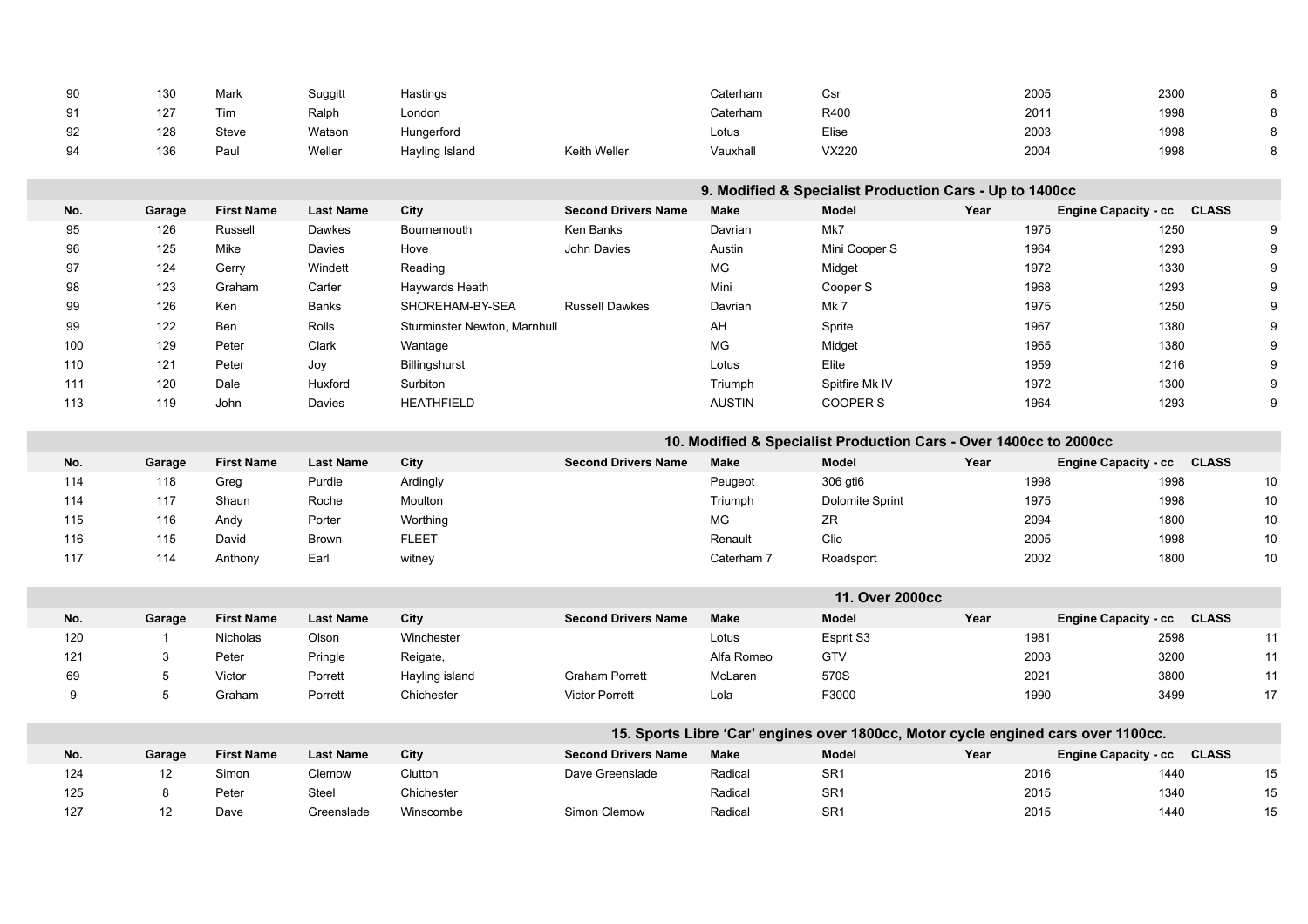| 126            | 10     | John              | Gregson          | London                 |                            | Jedi           | Mk4                                                                 | 1996 | 1051                       | 16     |
|----------------|--------|-------------------|------------------|------------------------|----------------------------|----------------|---------------------------------------------------------------------|------|----------------------------|--------|
|                |        |                   |                  |                        |                            |                | 17. Racing Cars over 1100cc.                                        |      |                            |        |
| No.            | Garage | <b>First Name</b> | <b>Last Name</b> | City                   | <b>Second Drivers Name</b> | <b>Make</b>    | <b>Model</b>                                                        | Year | Engine Capacity - cc CLASS |        |
| 33             | 30     | Stephen           | <b>Broughton</b> | Surbiton               | Matt Hillam                | SBD Dallara    | F399                                                                | 1999 | 1998                       | 17     |
| 8              | 20     | Steven            | McEvoy           | Woodlands              |                            | MG             | <b>KN Bellevue Special</b>                                          | 1935 | 1491                       | 17     |
| $\overline{7}$ | 22     | Charles           | McEvoy           | Lyndhurst              |                            | MG             | PA Racing special                                                   | 1934 | 1466                       | 17     |
| 6              | 24     | Malcolm           | Boorman          | Lamberhurst            |                            | OMS            | 2000m                                                               | 2000 | 1396                       | 17     |
| 5              | 26     | Simon             | Broadbridge      | Romsey                 |                            | Van Diemen     | <b>RF87</b>                                                         | 1987 | 1600                       | 17     |
| 4              | 28     | Tony              | Kiss             | Pebworth               |                            | Van Deimen     | RF87 formula ford 1600                                              | 1987 | 1600                       | 17     |
| 3              | 30     | Matt              | Hillam           | Luton                  | Steve Broughton            | Dallara        | F399                                                                | 1999 | 1996                       | 17     |
| $\overline{2}$ | 32     | lan               | Catt             | Hailsham               |                            | Wealden Empire | 3                                                                   | 2013 | 1450                       | 17     |
|                |        |                   |                  |                        |                            |                | 18. The Lotus 7 Car Club                                            |      |                            |        |
| No.            | Garage | <b>First Name</b> | <b>Last Name</b> | City                   | <b>Second Drivers Name</b> | <b>Make</b>    | <b>Model</b>                                                        | Year | Engine Capacity - cc CLASS |        |
|                |        |                   |                  |                        |                            |                | Class 1 <= 130 BHP list 1A tyres Road Going Specialist Production   |      |                            |        |
| 505            | 69     | stephen           | long             | Welwyn Garden City     |                            | Caterham       | Seven                                                               | 2007 | 1600                       | 18     |
| 507            | 71     | Richard           | Young            | Chipping Campden       |                            | Caterham       | Seven                                                               | 2010 | 1598                       | $18\,$ |
| 509            | 73     | Stephen           | Causey           | Billericay             |                            | Caterham       | Seven                                                               | 2005 | 1588                       | 18     |
| 511            | 75     | Ivan              | Pullen           | <b>Newport Pagnell</b> |                            | Lotus          | Seven Roadsport                                                     | 2012 | 1598                       | $18\,$ |
| 512            | 77     | Charlie           | Wilson           | Wixams                 |                            | Caterham       | Seven                                                               | 2016 | 1600                       | 18     |
| 513            | 79     | John              | Clarke           | Mansfield              |                            | Caterham       | Seven                                                               | 2003 | 1588                       | 18     |
|                |        |                   |                  |                        |                            |                | Class 2 <= 155 BHP list 1A tyres - Road Going Specialist Production |      |                            |        |
| 519            | 81     | Neal              | O'leary          | Barry                  |                            | Caterham       | GTS                                                                 | 1995 | 1700                       | $18\,$ |
| 521            | 112    | Debbie            | Jones            | Marlow                 | lan Jones                  | Caterham       | Superlight                                                          | 1997 | 1588                       | 18     |
| 522            | 83     | Andrew            | Harries          | <b>Bushey</b>          |                            | Caterham       | Roadsport                                                           | 2016 | 1600                       | 18     |
| 621            | 112    | lan               | Jones            | Marlow                 | Debbie Jones               | Caterham       | Superlight                                                          | 1997 | 1588                       | 18     |
|                |        |                   |                  |                        |                            |                | Class 3 <= 155 BHP list 1B tyres - Road Going Specialist Production |      |                            |        |
| 530            | 85     | Lewis             | Carine           | Mytchett               |                            | Caterham 7     | Supersport                                                          | 2012 | 1600                       | 18     |
| 539            | 87     | Roger             | Legg             | Ipswich                |                            | Caterham       | Roadsport                                                           | 2007 | 1598                       | 18     |
| 540            | 89     | bryan             | herriott         | <b>THATCHAM</b>        |                            | Caterham       | Seve Roadsport SV                                                   | 2004 | 1800                       | $18\,$ |
| 545            | 93     | Tony              | Smith            | Haywards Heath         |                            | caterham       | Seven 150 sv                                                        | 2011 | 1600                       | 18     |
| 547            | 95     | Philip            | Matchwick        | Newbury                |                            | Caterham       | Roadsport 140                                                       | 2003 | 1800                       | $18\,$ |
| 548            | 97     | Graham            | Howard           | Olney                  |                            | Caterham       | Seven                                                               | 2005 | 1800                       | $18\,$ |
| 554            | 101    | Andrew            | Willoughby       | Alford                 |                            | Caterham       | 310R                                                                | 2015 | 1600                       | 18     |
| 555            | 102    | Robert            | Jacobs           | Didcot                 |                            | Caterham       | Seven                                                               | 2010 | 1595                       | 18     |
|                |        |                   |                  |                        |                            |                | Class 4 <= 220 BHP list 1B tyres - Road Going Specialist Production |      |                            |        |
| 565            | 103    | Christopher       | Rice             | Cuckfield              |                            | Caterham       | Roadsport                                                           | 2006 | 1600                       | 18     |
| 566            | 104    | Jolyon            | Walkling         | <b>Bromley</b>         |                            | Caterham       | Seven                                                               | 2007 | 1998                       | 18     |